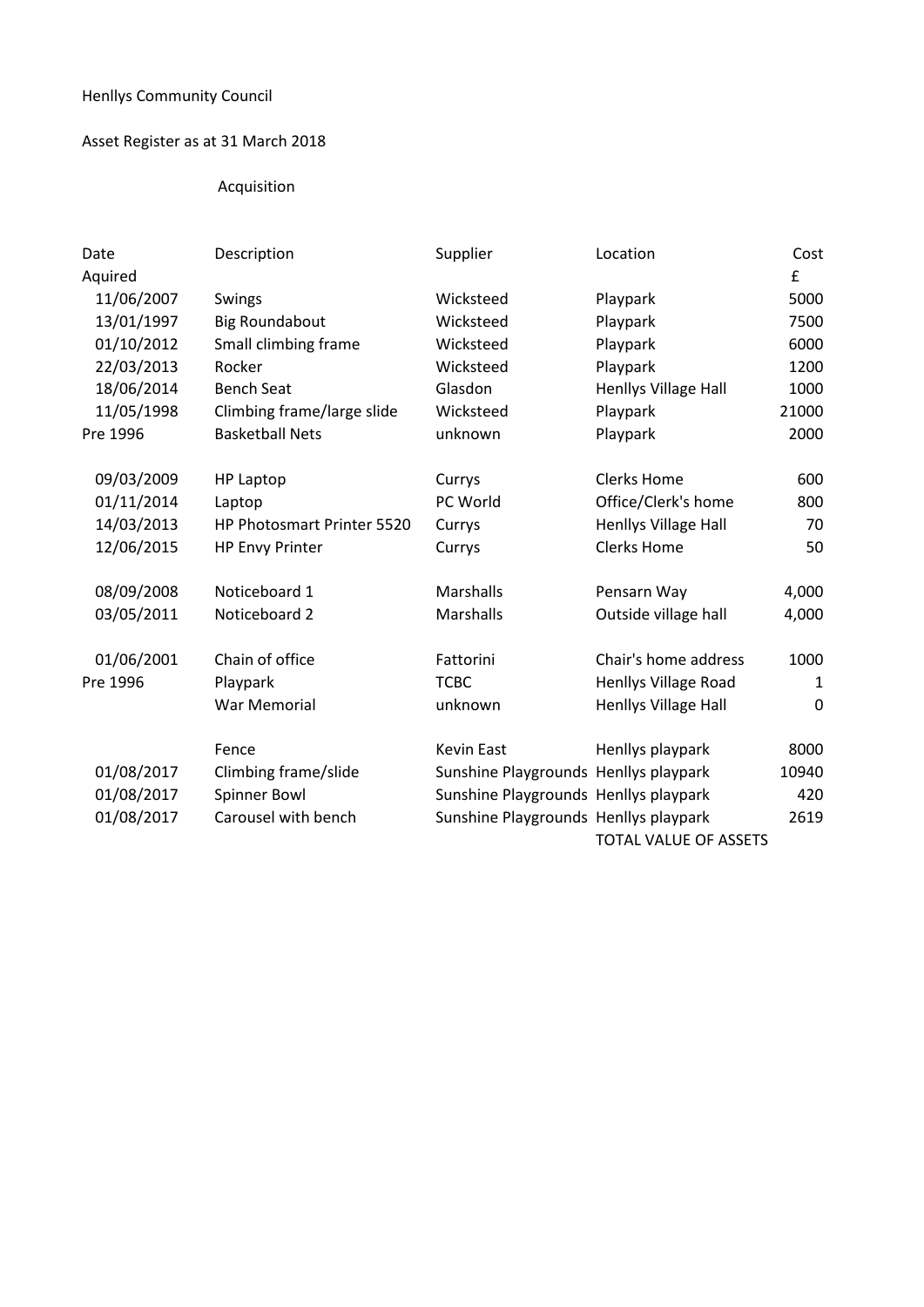|         | <b>Net</b>  |                |       |
|---------|-------------|----------------|-------|
|         | <b>Book</b> |                |       |
| Retired | Value       | Date           | Value |
| £       | £           |                | £     |
|         | 5000        |                |       |
|         | 7500        |                |       |
|         | 6000        |                |       |
|         | 1200        |                |       |
|         | 1000        |                |       |
| 21000   | 0           | 01 August 2017 | 0     |
|         | 2000        |                |       |
|         |             |                |       |
| 600     | 0           | 01 August 2017 | 0     |
|         | 800         |                |       |
|         | 70          |                |       |
|         | 50          |                |       |
|         |             |                |       |
|         | 4,000       |                |       |
|         | 4,000       |                |       |
|         | 1000        |                |       |
|         | $\mathbf 1$ |                |       |
|         | 0           |                |       |
|         |             |                |       |
|         | 8000        |                |       |
|         | 10940       |                |       |
|         | 420         |                |       |
|         | 2619        |                |       |
|         | 54600       |                |       |
|         |             |                |       |